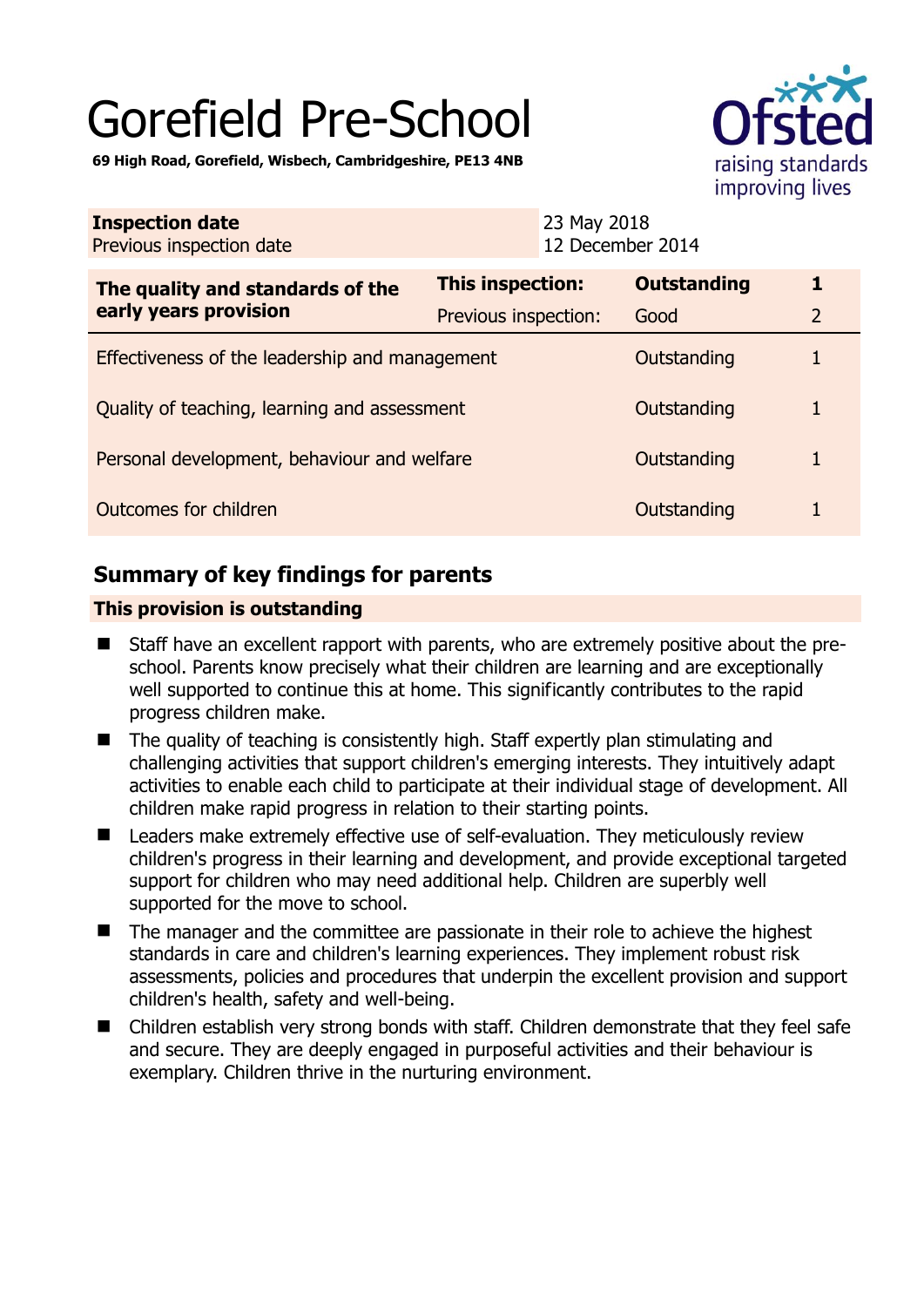## **What the setting needs to do to improve further**

### **To further improve the quality of the early years provision the provider should:**

■ continue to develop the excellent outdoor area and evaluate the impact this has on the progress children make, especially those children who prefer to learn outside.

### **Inspection activities**

- $\blacksquare$  The inspector observed the quality of teaching during activities indoors and outdoors, and assessed the impact this has on children's learning.
- The inspector spoke with staff and children during the inspection.
- The inspector completed a joint observation with the pre-school manager.
- The inspector held a meeting with the pre-school manager and the provider. She looked at relevant documentation and evidence of the suitability of staff working in the preschool.
- The inspector spoke to a number of parents during the inspection and took account of their views.

#### **Inspector**

Gail Warnes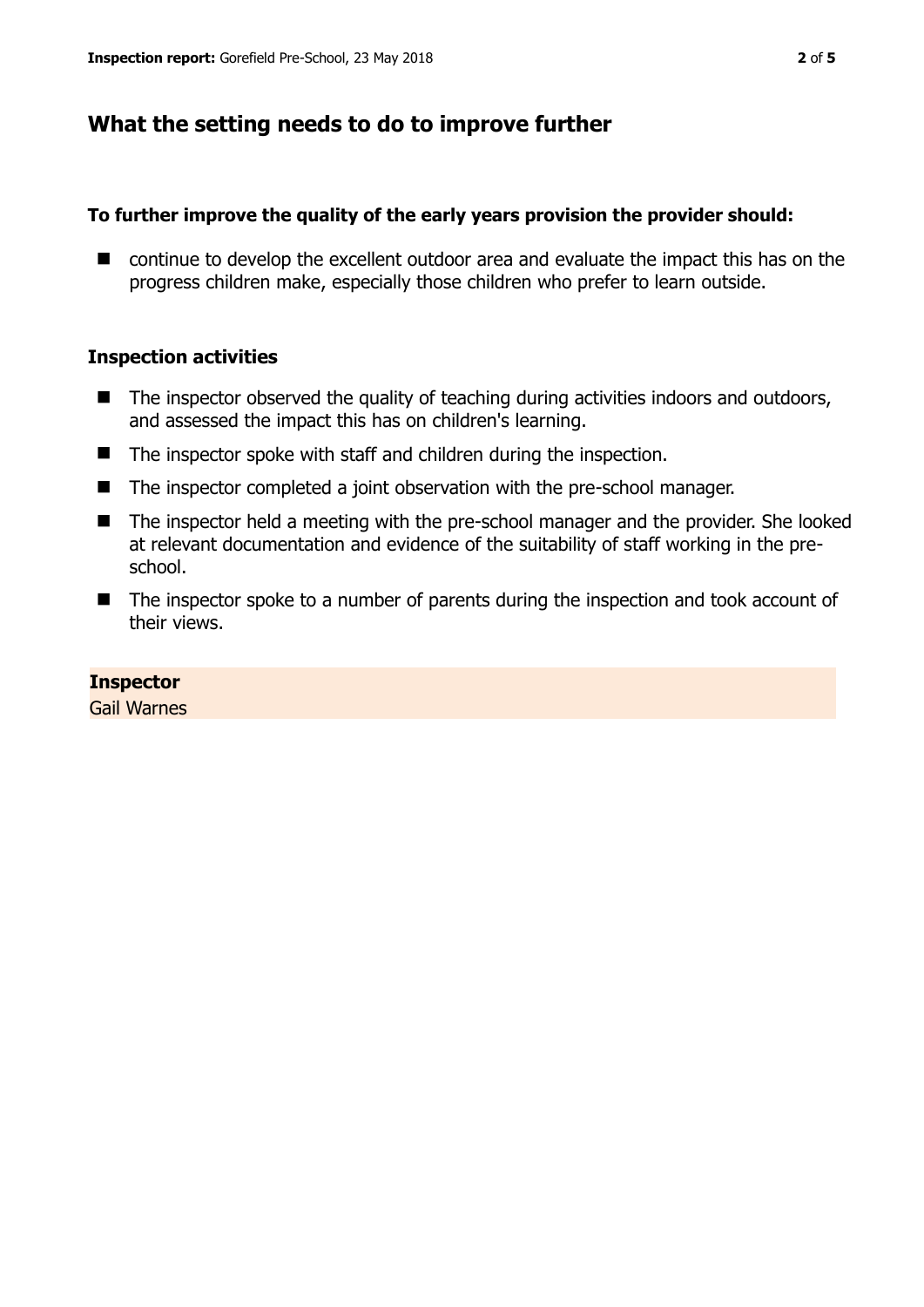# **Inspection findings**

## **Effectiveness of the leadership and management is outstanding**

Leaders show an uncompromising commitment to raising children's outcomes. They perceptively analyse children's progress and expertly plan the use of additional monies they receive to enhance children's learning experiences. The manager continually reviews staff practice and implements effective coaching with staff to build their knowledge and skills. Staff are highly valued and extremely well supported in their professional development, including support to gain professional qualifications. The manager and staff form exceedingly strong partnerships with other professionals, particularly the local school. This helps to further improve their practice and provide consistency in care and learning for children. Safeguarding is effective. Staff confidently fulfil their role to protect children from harm. They demonstrate an expert knowledge of child protection issues and what to do should they have a concern about a child's welfare.

## **Quality of teaching, learning and assessment is outstanding**

Highly experienced and well-qualified staff are deeply motivated to extend children's learning. They make precise assessments of children's progress and know the children extremely well. There is a sharp focus to support children's communication and language skills. Children are active learners. They enthusiastically explore slime. They are highly imaginative as they describe it resembles a 'trampoline' and a 'spider's web'. Children show very good listening and attention skills, particularly during large-group activities. They follow precise instructions during a music activity to play instruments loudly and quietly. Children confidently sing the words they know and anticipate the next verse.

## **Personal development, behaviour and welfare are outstanding**

Children are very happy and calm as they play. They cooperate with each other and ensure there is space for everyone to access resources, such as 'slime play' outside. Staff are excellent role models who promote a positive atmosphere of trust and mutual respect. Children receive lots of praise and encouragement. This helps them to build excellent levels of self-esteem. Staff ensure the indoor and outdoor environments offer rich stimulation and challenge to support all children's learning preferences. Leaders intend to develop the outdoor area even further to support the large number of children who prefer to learn outdoors. Children enjoy many visits into the local community.

## **Outcomes for children are outstanding**

Children make rapid progress, given their starting points and capabilities. They gain excellent skills and positive attitudes to support the next stage in their learning and move to school. Children are confident talkers who enthusiastically share their ideas and thoughts. They develop excellent independence. For example, they wash up their own plates and cutlery after snack time. Children show a strong interest in literacy. They talk knowledgeably about their favourite books and confidently write their names. Children use mathematics and numbers in their play. For instance, they recognise that an alien has three eyes, which is one more than they have themselves.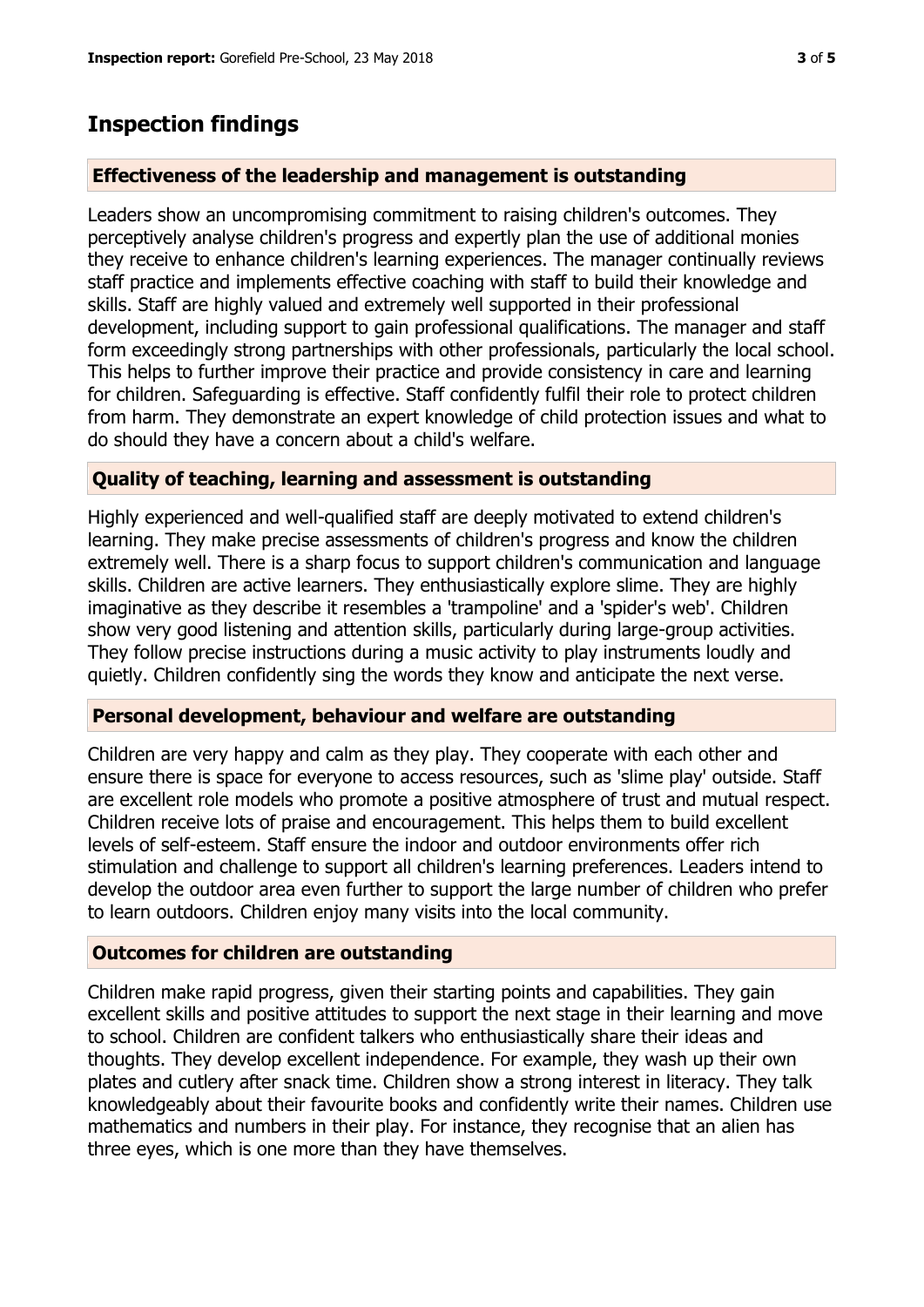## **Setting details**

| Unique reference number                             | 221881                        |  |
|-----------------------------------------------------|-------------------------------|--|
| <b>Local authority</b>                              | Cambridgeshire                |  |
| <b>Inspection number</b>                            | 1103220                       |  |
| <b>Type of provision</b>                            | Sessional provision           |  |
| Day care type                                       | Childcare - Non-Domestic      |  |
| <b>Registers</b>                                    | Early Years Register          |  |
| <b>Age range of children</b>                        | $2 - 4$                       |  |
| <b>Total number of places</b>                       | 20                            |  |
| Number of children on roll                          | 32                            |  |
| <b>Name of registered person</b>                    | Gorefield Playgroup Committee |  |
| <b>Registered person unique</b><br>reference number | RP517153                      |  |
| Date of previous inspection                         | 12 December 2014              |  |
| <b>Telephone number</b>                             | 01945871042                   |  |

Gorefield Pre-School registered in 1994 and is run by a committee. The committee employs five members of childcare staff. Four members of staff hold appropriate early years qualifications at level 3 and one holds a qualification at level 2. The pre-school opens from Monday to Friday during term time only. Sessions are from 9am until 3pm. The pre-school provides funded early education for two-, three- and four-year-old children.

This inspection was carried out by Ofsted under sections 49 and 50 of the Childcare Act 2006 on the quality and standards of provision that is registered on the Early Years Register. The registered person must ensure that this provision complies with the statutory framework for children's learning, development and care, known as the early years foundation stage.

Any complaints about the inspection or the report should be made following the procedures set out in the guidance 'Complaints procedure: raising concerns and making complaints about Ofsted', which is available from Ofsted's website: www.gov.uk/government/organisations/ofsted. If you would like Ofsted to send you a copy of the guidance, please telephone 0300 123 4234, or email enquiries@ofsted.gov.uk.